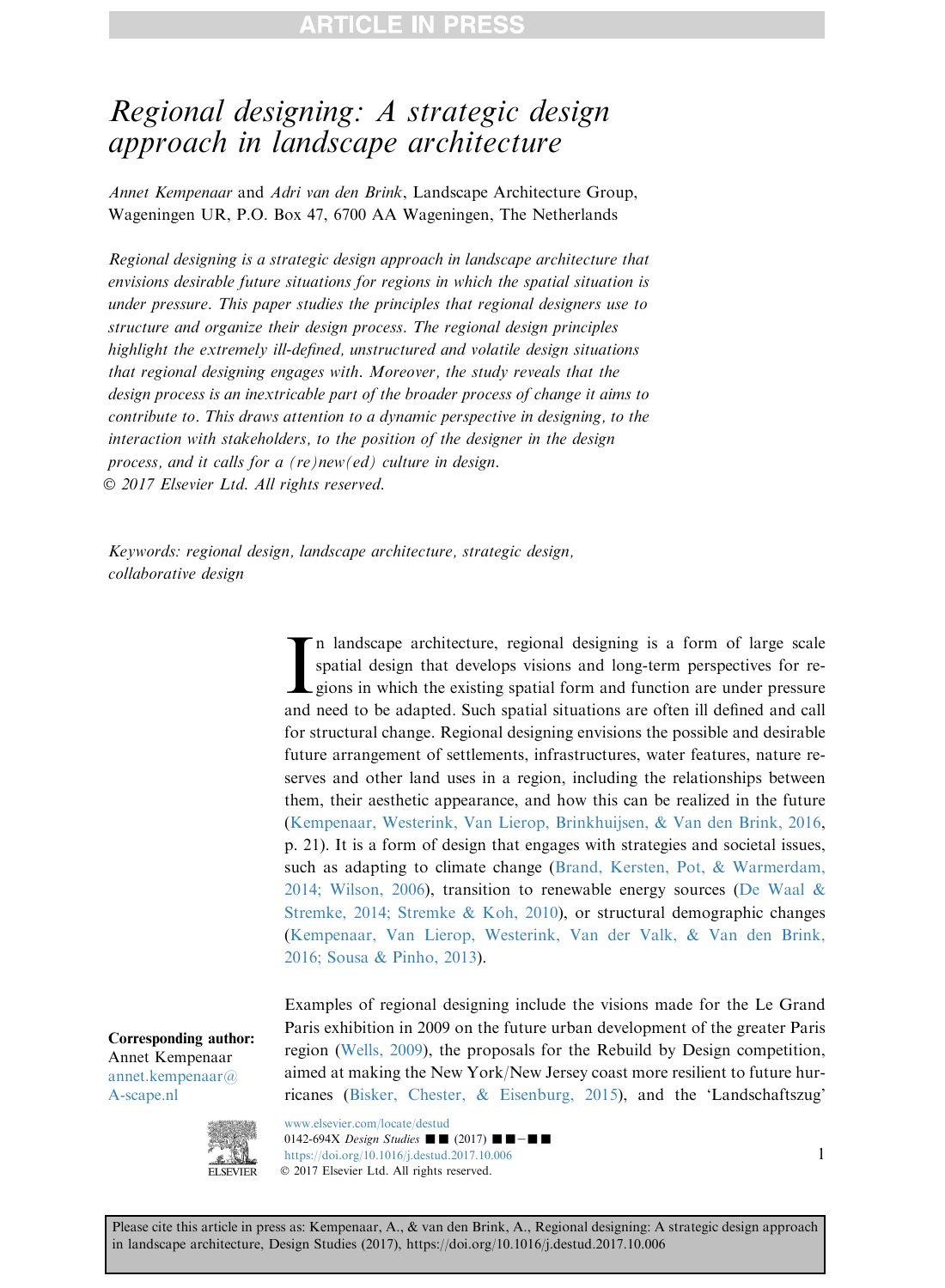## **ARTICLE IN PRESS**

approach for the spatial adaptation of the shrinking city of Dessau in Germany (Langner, 2014). In projects such as these regional designers aim to contribute to improving the spatial situation by producing long-term perspectives, strategies and pathways that can be used as navigation devices in the uncertain future that lies ahead (Langner, 2014).

Recently a comparable engagement with vision development and strategy formulation as in regional designing has emerged in other design disciplines, particularly in those that aim to contribute to a transition to a sustainable society (Bachman, 2012; Ceschin, 2014; Manzini, 2015). Several authors have argued that this strategy-oriented designing calls for a specific focus in 'how to' design. Bachman (2012), for example, states that aspects such as foresight, systemic relationships and interdependencies, need more attention in architectural designing. Thackara (2006) pleas for shifts towards 'sense and respond', 'deep context', 'seeding edge effects', 'smart recombinations', 'social fiction', 'design with people' and 'design as service' in order to design for a sustainable world, and scholars in product-service design emphasise the need for processbased, multi-scale, multi-actor and systemic approaches in design in order to arrive at sustainable design solutions (e.g. Blizzard & Klotz, 2012; Ceschin & Gaziulusoy, 2016; Charnley, Lemon, & Evans, 2011; Coley & Lemon, 2009). The involvement of design in vision development and strategy formulation has broadened and altered the field of design, diversified design processes and expanded the field of expertise of designers.

Designers engaged in long term processes of change, societal transitions, vision development and strategy making face problem situations that are ill-defined and not bounded (Ceschin, 2014; Dorst, 2015). To respond to these situations, designers tend to take a system perspective (Bachman, 2012; Barnett, 2013; Dorst, 2015). Ill-defined and unbounded problems are not related to one particular component that can be isolated, but generally emerge from the relationships and the interactions between constituent parts. Moreover, strategic design approaches include people that have a direct or indirect relation to the problem situation in the design process (Blizzard & Klotz, 2012; Ceschin & Gaziulusoy, 2016; Meroni, 2008). In a genuine dialogue, information and perspectives are shared and new partnerships and relationships develop. This is expected to lead to social innovation and sustained change (Hillgren, Seravalli, & Emilson, 2011). Furthermore, inducing change takes central stage in strategic design approaches, calling for knowledge of processes and how to influence them. This process orientation also alters the position of design: it can become a service or capacity that is permanently embedded in organisations (Dorst, 2015).

Despite the increasing involvement of design in vision development and strategy formulation in various design disciplines, research and reflection on designing engaged with long term processes of change has been limited up

 $2 \qquad \qquad \text{Design Studies Vol} \quad \text{No.} \quad \blacksquare \quad \text{Month 2017}$ 

Please cite this article in press as: Kempenaar, A., & van den Brink, A., Regional designing: A strategic design approach in landscape architecture, Design Studies (2017), https://doi.org/10.1016/j.destud.2017.10.006